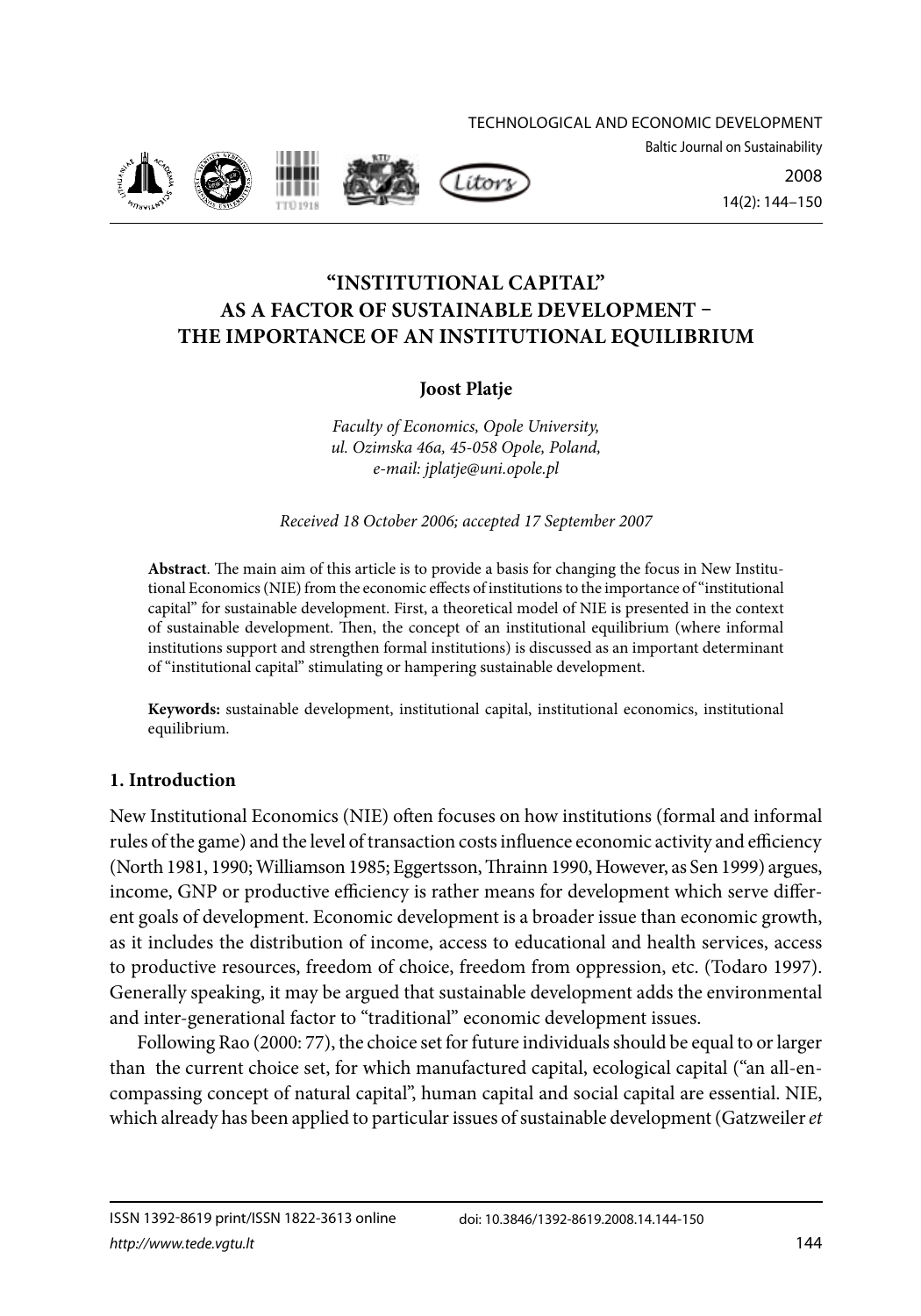*al.* 2002; Parto 2003 and 2005; Bezanson 2004; McGranahan and Satterthwaite  $2004$ <sup>1</sup>, offers the opportunity to broaden the notion of social capital (which is often related to issues of trust; Raiser 1997 and 1999; Raiser *et al.* 2001) and informal social processes to "institutional capital". A working definition of "institutional capital" is: institutions, "institutional governance" and governance structures that reduce uncertainty, stimulate adaptive efficiency (*i.e.* the ability of a system to adapt to changing conditions) and stimulates the functioning of the allocation system and sustainable production and consumption patterns (Platje 2004a, 2004b: 15).

In Section 2, the basis of NIE is shortly discussed. In Section 3, the notion of an institutional equilibrium (where informal institutions such as culture and mental models strengthen formal institutions) as a factor of "institutional capital" is discussed. This discussion is general and is meant for further explorative research on the importance of "institutional capital" for sustainable development (Platje 2006a).

### **2. New Institutional Economics**

In general, the focal point in NIE is the incentives for economic activity (performance) provided by the "institutional environment", consisting of institutions (North 1990) and "institutional governance". Institutions are defined as the rules of the game in society (North 1990: 3). These rules provide incentives or disincentives for economic activity and determine which types of governance structures are most efficient from the economic point of view. Governance structures, also called "institutional arrangements", concern the organisation of decision-making arrangements (*e.g.* markets vs. hierarchies such as firms, government agencies, bureaucracies and other types of organisations (Williamson 1975, 1985, 1998). Transactions (*e.g.* production and allocation of goods and services), taking place on the level of governance, are accompanied by transaction costs. The level of transaction costs influences the level of economic activity by determining which type of governance structure is the most efficient (Coase 1988; Williamson 1985). For example, when the cost of using the market increases due to cheating, while an inefficient "institutional governance" hampers contract enforcement, it becomes more attractive to resign from buying via the market, and to start producing within the firm, even when the market price of the product in question is lower than in the case of own production. "Institutional governance" concerns the judge of the game, "organisations that interpret and enforce the rules of the game such as the judiciary, police, government and government agencies" (Platje 2004a: 21).

Transaction costs, consisting of search, negotiation and control costs, concern friction in the process of exchange via the market (market transaction costs) and organisation of production within the company (managerial transaction costs). This type of cost exists because of incomplete and asymmetric information and the fact that human beings are fallible and have limited cognitive and calculative abilities (Furubotn and Richter 1997). Search costs, the costs of obtaining information, and negotiation costs are incurred before a contract (transaction) has been concluded, while control costs concern monitoring and enforcing the fulfillment of the contract (Platje 2004a: 23–24). When, for example, "institutional governance" becomes

 $1$  Many economic theories discussed issues that are related to sustainable development. However, the theory of sustainable development can be used as a critique on, for example, mainstream neo-classical economics.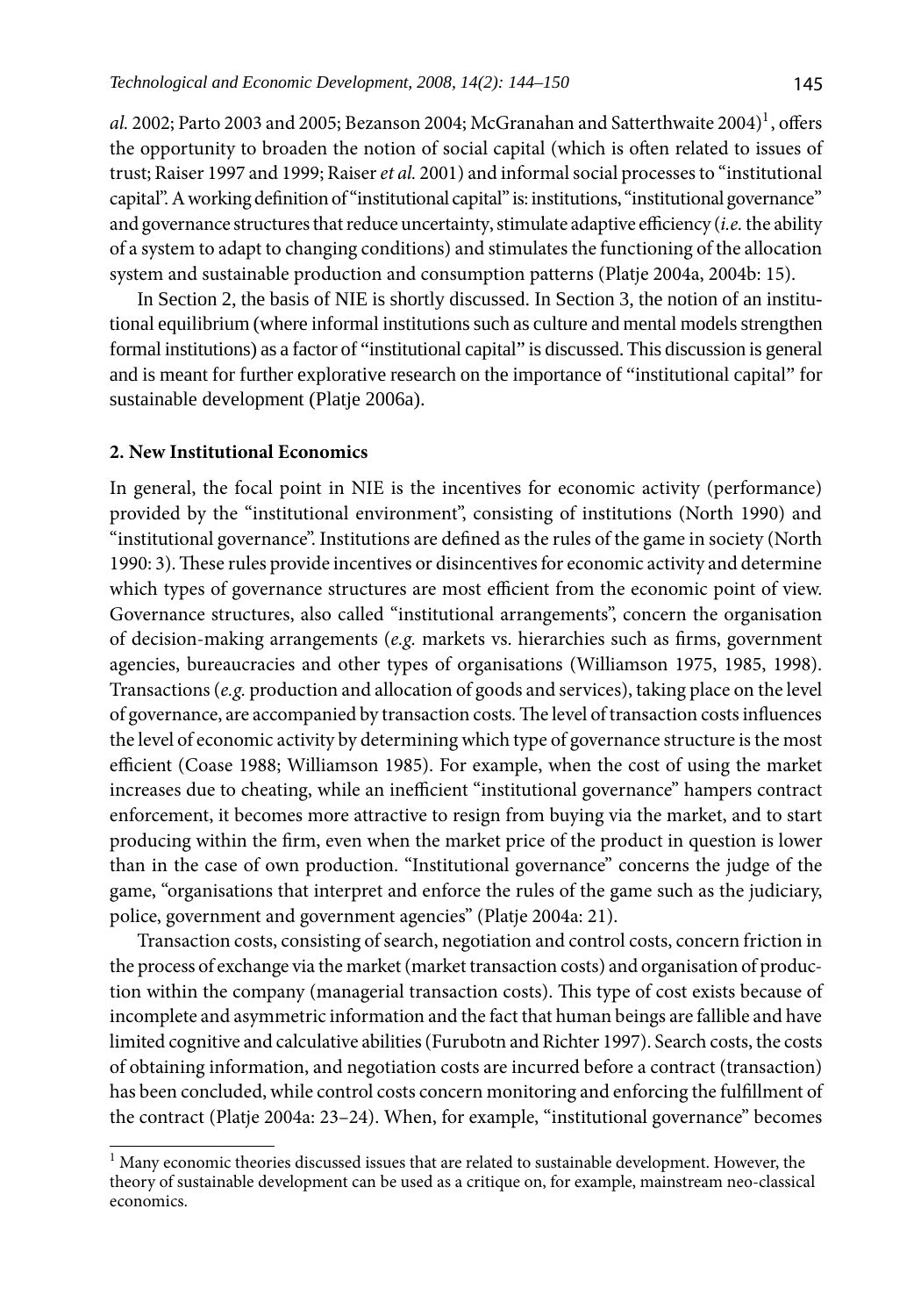more efficient in contract enforcement, control costs decline, making the market a more attractive governance structure. Different types of institutions, such as freedom of contract (a formal institution) and trust (an informal institution) may reduce transaction costs, and as a result stimulate economic activity.

Institutions, the rules of the game in society, can be divided in formal and informal rules. Formal institutions, including the system of property rights, laws and regulations, basically can be "written down" and, in principle, can be enforced in court. When these rules of the game are clear and enforced, this, *ceteris paribus*, stimulates economic activity. Unclear rules or rules that change often create uncertainty, negatively influencing economic activity (North 1990; Van de Mortel 2000; Platje 2004c). Furthermore, unclear and poorly enforced formal rules in connection with high transaction costs create incentives for so-called opportunistic behaviour (lying and cheating Molho 1997. This not only may negatively influence economic performance, but also have negative social and environmental consequences (Platje 2005, 2006a, 2006b).

Informal institutions concerns everything what people "have in their head", and can neither be "written down" nor enforced in court. We talk about culture, mentality, values, trust, mental models, etc. As mentioned, informal institutions such as trust may reduce transaction costs. They also help to explain why change of formal institutions (system change) is difficult and more time consuming than often expected. A law or regulation may be changed immediately by administrative decision (*e.g.* tax law). However, "institutional governance" (*e.g.* the tax collector, courts), needs time to interpret and implement these new rules. More important, the way of thinking, culture, values, mental models, of citizens and people working in "institutional governance" change less quickly, slowing down the speed of institutional change and making the outcome uncertain (North 1990; Van de Mortel 2000; Platje 2004a, 2004c).

Informal institutions play a crucial role in the efficiency of formal institutions. As mentioned earlier, when formal institutions are weak (*e.g.* poorly defined property rights, unclear and/or quickly changing laws and regulations, inefficient "institutional governance", high transaction costs), there are stronger incentives for opportunistic behaviour (Barzel 1989; Platje 2004a). Informal institutions determine the extent to which people use the opportunities to lie or cheat created by weak institutions, – an issue discussed in more detail in the next section.

## **3. Institutional equilibrium and sustainable development**

One of the factors determining "institutional capital" is the so-called "institutional equilibrium". Such an equilibrium exists when informal institutions support and strengthen formal institutions and the functioning of "institutional governance" (Furubotn and Richter 1997). Suppose, people are completely honest. In other words, they will not respond to incentives for opportunistic behaviour, as is the case people who find a wallet and bring it back to the police or the owner (Platje 2006a). In such a situation, weak formal institutions will rather have no negative influence in the economic, social and environmental field. The reasoning is simple. When people are honest, and trust each other, do they need formal rules of the game? This is related to the question, whether formal rules come into existence due to distrust in other people in order to reduce transaction costs of opportunistic behaviour, or whether they are a reflection of trust and are aimed at reducing the transaction costs of obtaining information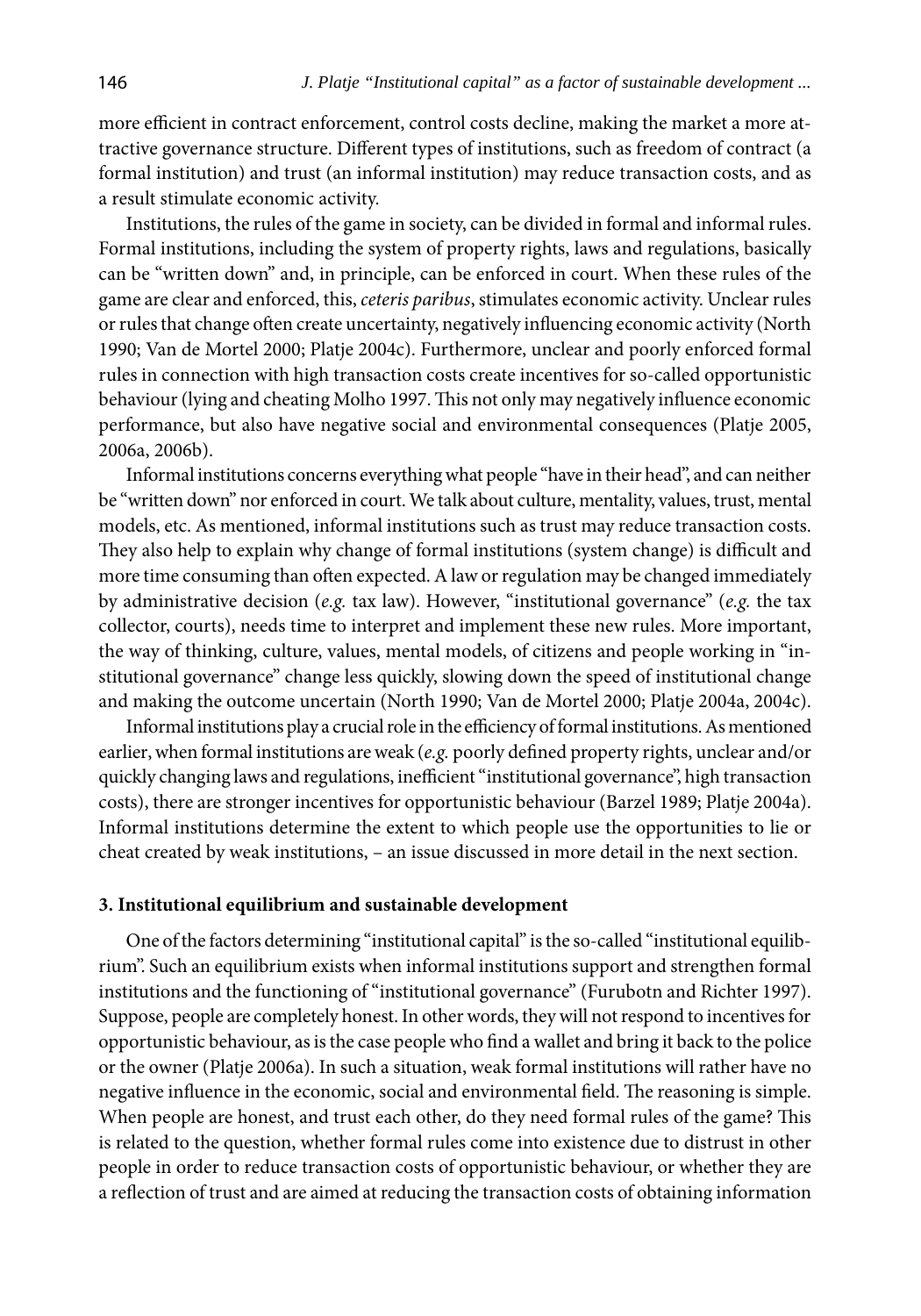|    | Efficiency of institutions and<br>"institutional governance"                                                                  | Degree of institu-<br>tional equilibrium | Likely effect on sustainable development                                                                                                                                                                                                                                                                                                                                                                                                                                                                                                                                                                                                                                                                                                                                                                                                                                        |
|----|-------------------------------------------------------------------------------------------------------------------------------|------------------------------------------|---------------------------------------------------------------------------------------------------------------------------------------------------------------------------------------------------------------------------------------------------------------------------------------------------------------------------------------------------------------------------------------------------------------------------------------------------------------------------------------------------------------------------------------------------------------------------------------------------------------------------------------------------------------------------------------------------------------------------------------------------------------------------------------------------------------------------------------------------------------------------------|
| 1. | Formal and informal institu-<br>tions stimulating SD, efficient<br>"institutional governance"                                 | Perfect institutional<br>equilibrium     | Positive                                                                                                                                                                                                                                                                                                                                                                                                                                                                                                                                                                                                                                                                                                                                                                                                                                                                        |
| 2. | Formal and informal institu-<br>tions stimulating SD - inef-<br>ficient "institutional gover-<br>nance"                       | Rather institutional<br>equilibrium      | Rather positive, as the "judge function" is less rel-<br>evant due to the fact that people accept the formal<br>rules of the game and show sustainable production<br>and consumption behaviour.                                                                                                                                                                                                                                                                                                                                                                                                                                                                                                                                                                                                                                                                                 |
| 3. | Formal institutions and "insti-<br>tutional governance" stimulat-<br>ing SD - informal institutions<br>hampering SD           | Institutional disequi-<br>librium        | Although the formal system supports SD, people's<br>mental models and opportunistic behaviour tend<br>to stimulate unsustainable development paths.<br>The idea is that, although incentives by the formal<br>institutions and "institutional governance" for op-<br>portunistic behaviour are weak, people will always<br>find a way to circumvent the formal rules as transac-<br>tion costs of e.g. making watertight contracts and<br>laws are too high.                                                                                                                                                                                                                                                                                                                                                                                                                    |
| 4. | Formal institutions stimulating<br>SD - inefficient "institutional<br>governance" and informal in-<br>stitutions hampering SD | Institutional disequi-<br>librium        | Greater likeliness of entering unsustainable develop-<br>ment path than in Case 3. For example, although<br>property rights on economic and environmental<br>resources are delineated on paper, in reality there<br>may be large value in the public domain due to high<br>transaction costs of enforcement and opportunistic<br>behaviour by individuals.                                                                                                                                                                                                                                                                                                                                                                                                                                                                                                                      |
| 5. | Informal institutions stimulat-<br>ing SD and efficient "institu-<br>tional governance" - formal<br>institutions hampering SD | Institutional disequi-<br>librium        | In such a situation it is not clear whether a sus-<br>tainable or unsustainable development path will<br>be achieved, although the effect may be rather<br>positive than negative. "Institutional governance" is<br>efficient in enforcing inefficient formal institutions,<br>negatively influencing sustainable development. On<br>the other hand, individuals' mental models support<br>sustainable development, hamper the implementa-<br>tion of unsustainable activities which may have<br>as a result that inefficient formal rules remain on<br>paper. For example, when property rights are poorly<br>delineated, this is not likely to create real problems.<br>People may have strong moral incentives to change<br>the formal rules into a more sustainable direction<br>and use the efficient "institutional governance" to<br>find loopholes in the formal rules. |
| 6. | Informal institutions stimulat-<br>ing SD – formal institutions<br>hampering SD and inefficient<br>"institutional governance" | Institutional disequi-<br>librium        | The likely effect on sustainable development is<br>more positive (or less negative) than in Case 5.<br>For example, property rights are poorly delineated<br>and laws may stimulate unsustainable activities.<br>However, transaction costs of enforcing inefficient<br>property rights are high and people see rather the<br>need for sustainable development and show little<br>opportunistic behaviour.                                                                                                                                                                                                                                                                                                                                                                                                                                                                      |
| 7. | Efficient "institutional gover-<br>nance" - formal and informal<br>institutions hampering SD                                  | Rather institutional<br>equilibrium      | Negative as "institutional governance" enforces<br>inefficient formal institutions, people accept these<br>formal rules of the game and show unsustainable<br>production and consumption behaviour.                                                                                                                                                                                                                                                                                                                                                                                                                                                                                                                                                                                                                                                                             |
| 8. | Formal and informal institu-<br>tions hampering SD, inefficient<br>"institutional governance"                                 | Perfect institutional<br>disequilibrium  | Negative                                                                                                                                                                                                                                                                                                                                                                                                                                                                                                                                                                                                                                                                                                                                                                                                                                                                        |

**Table 1.** Different degrees of institutional equilibrium and sustainable development (SD)

Source: Platje 2006a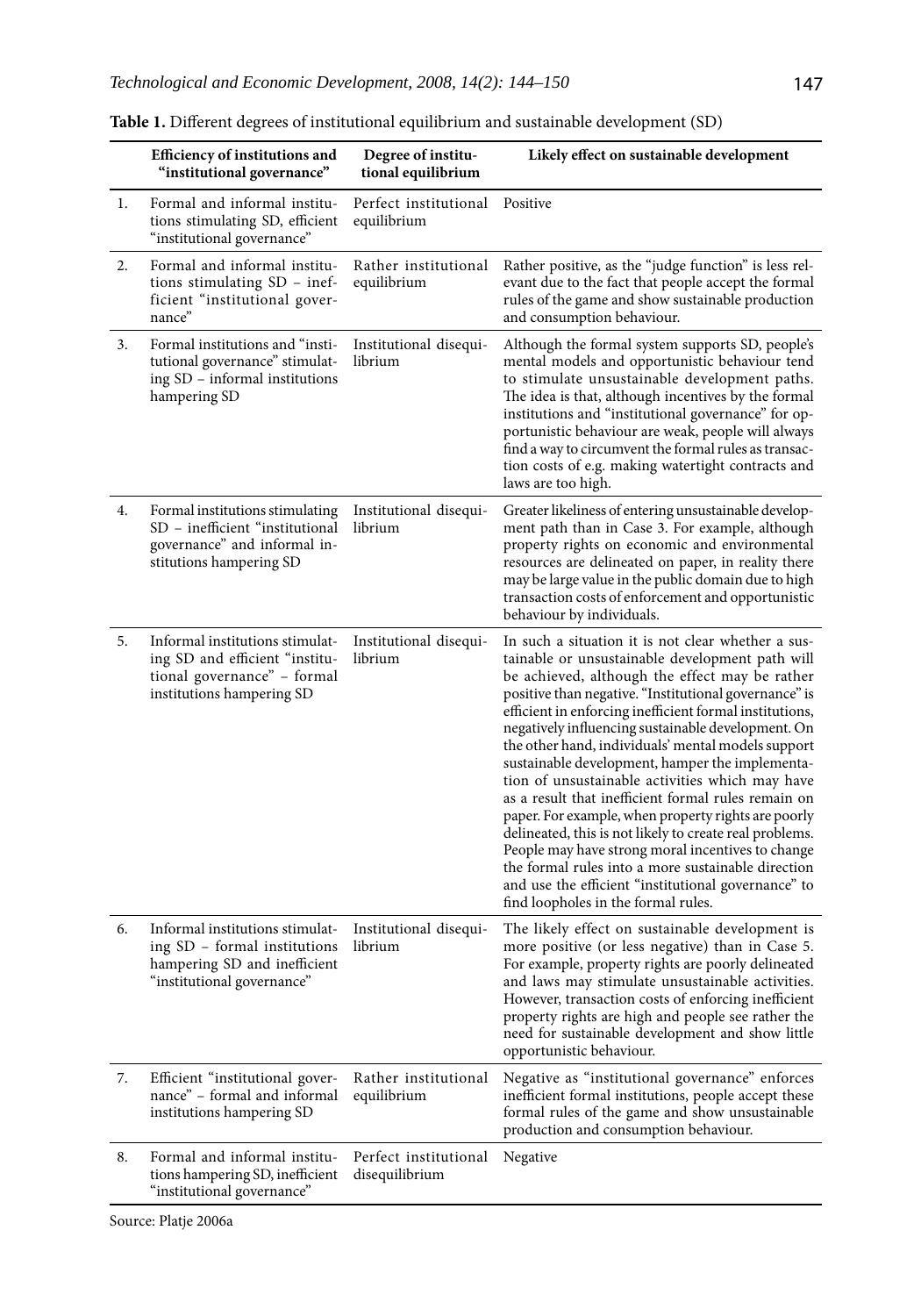and negotiation. An example of the first is the existence of laws and procedures to reduce the problem of late payment or lack of payment by customers. An example of the second is the use of money and the price mechanism in order to reduce the costs of information on prices and the costs of negotiation in case of barter trade. Thus, when people are honest, "institutional governance" in inefficient and the first type of formal institutions are missing, it is likely that the weak institutions will not have negative economic, social and environmental consequences. When the second type of formal institutions is missing, this will lead to an increase in search and negotiation costs. This may lead to a less economic activity and decision-making based on less reliable information, hampering sustainable development.

The simple model presenting the different degrees of "institutional equilibria" (Table 1) is based on the simplifying assumption that formal and informal institutions can either stimulate or hamper sustainable development. In reality, however, as North (1990) argues, rules are often a "mixed bag" of efficient and inefficient institutions. Analysis of efficiency of, for example, different formal institutions and their influence on particular aspects of sustainable development and which aspect should receive priority is not taken into consideration in the model presented here.

A perfect institutional equilibrium, positively influencing sustainable development, is only achieved when formal and informal institutions stimulate sustainable development, and "institutional governance" is efficient in enforcing the formal rules of the game. Such rules and "institutional governance" stimulate sustainable consumption and production behaviour, and reduce opportunities for opportunistic behaviour and the transaction costs of obtaining information, while informal institutions have as a consequence that people do not show opportunistic behaviour and support the sustainable production and consumption patterns.

Following Meadows (1999), the general idea presented in Table 1 is that mental models (informal institutions) are more important for achieving sustainable development than formal institutions and "institutional governance". The main argument was discussed above. When people's mental models support sustainable consumption and production patterns, they will rather not implement inefficient formal rules. Efficient rules become "self-enforcing", which makes the efficiency of "institutional governance" less relevant. An interesting case is when formal institutions are inefficient, while "institutional governance" enforces these rules and people's mental models stimulate sustainable development (Case 5 in Table 1). The influence on sustainable development is unclear. However, when people do not accept the inefficient formal rules, they may just not carry them out or try to change them. Much depends on whether the people working on "institutional governance" share the same mental model as the rest of society, or that this group rather carries out the inefficient rules. In the first case, the inefficient rules may not be carried out and be changed later on. The second case is one of a mix of efficient and inefficient informal institutions, and a lot depends on whether "institutional governance" or the rest of society as more power.

## **4. Concluding remarks**

In this paper the importance of an "institutional equilibrium", being a part of "institutional capital", for sustainable development is discussed. When people's mental models support sustainable production and consumption patterns, formal institutions and "institutional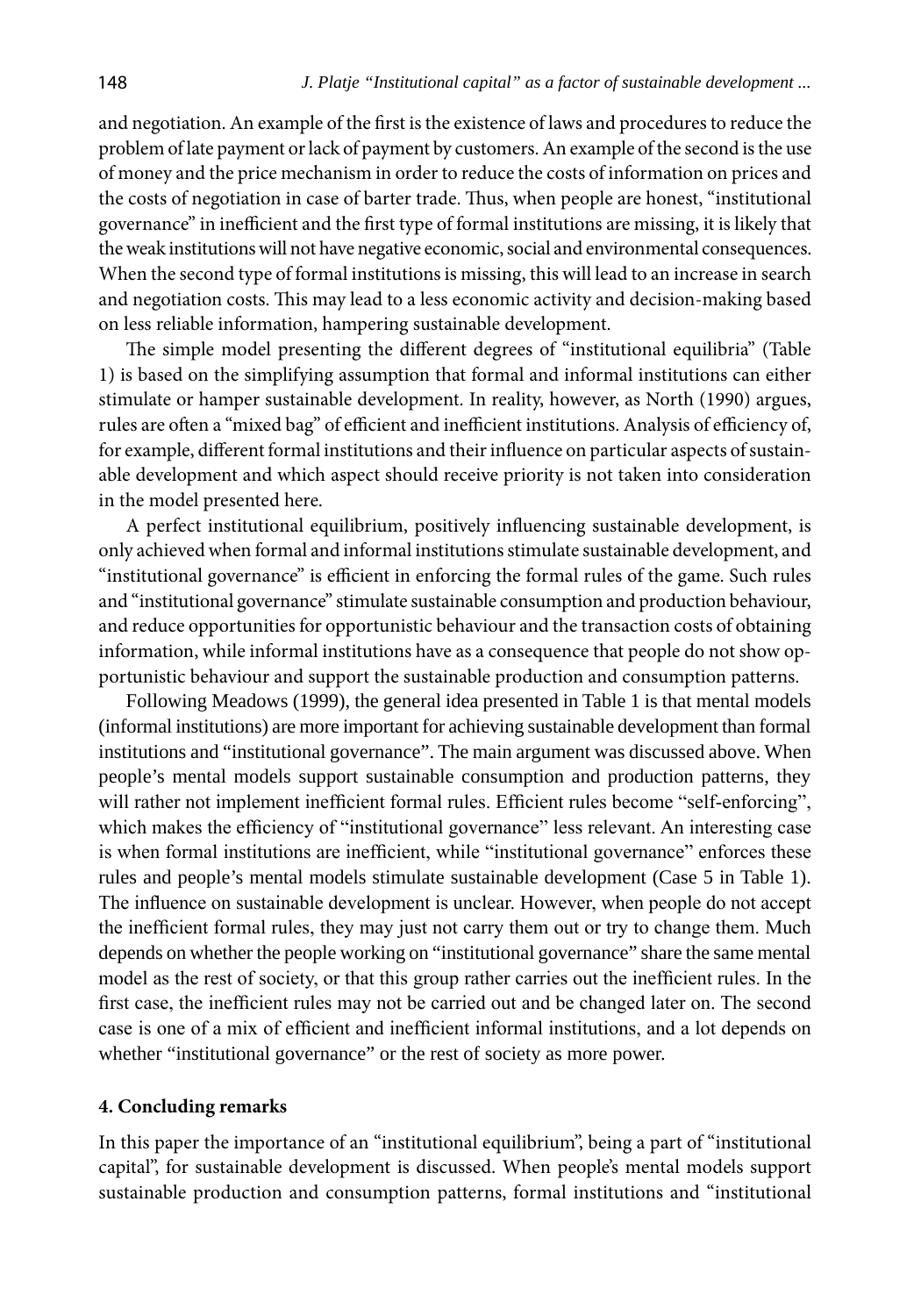governance" become less relevant, even when they are inefficient. A model has been created to show the effect on sustainable development of different degrees of "institutional equilibrium". An assumption was that institutions and "institutional governance" can be either efficient (stimulating sustainable development) or inefficient (stimulating unsustainable development paths). However, as mentioned, North (1990) argues that institutions are often a "mixed bag" of efficient and inefficient institutions. Furthermore, institutions that are efficient at one moment in time, may become inefficient in the face of, for example, a technological change. Another issue is whether institutions come into being as a result of distrust (reduction of opportunities for opportunistic behaviour) or trust (reduce costs of obtaining information and making mistakes). These factors should be taken into consideration in future research on "institutional equilibrium" and other determinants of "institutional capital".

### **References**

Barzel, Y. 1989. *Economic Analysis of Property Rights*. Cambridge, Cambridge University Press.

- Bezanson, K. 2004. Global Public Goods: some key questions, in T. Bigg (ed.). *Survival for a Small Planet – the sustainable development agenda*, London, Earthscan, 67–73.
- Coase, Ronald H. 1988. The Nature of the Firm, *Economica* 4: 386–405; reprinted in: Coase, Ronald H. *The Firm, the Market, and the Law*, Chicago.
- Eggertsson, Thrainn. 1990. *Economic Behavior and Institutions*. Cambridge, Cambridge University Press.
- Furubotn, E. G.; Richter, R. 1997. *Institutions and Economic Theory The Contributions of the New Institutional Economics*. Ann Arbor, The University of Michigan Press.
- Gatzweiler, F. W.; Judis, R.; Hagedorm, K. (eds.). 2002. *Sustainable Agriculture in Central and Eastern European Countries – The Environmental Effects of Transition and Needs for Change*. Institutional Change in Agriculture and Natural Resources 10, Proceedings of the ACE Phare seminar, Aachen.
- McGranahan, G.; Satterthwaite, D. 2004. Striving for Good Governance in Urban Areas: the role of local Agenda 21s in Africa, Asia and Latin America, in T. Bigg (ed.). *Survival for a Small Planet – the sustainable development agenda*, London, Earthscan, 121–134.
- Meadows, D. 1999. *Leverage points places to intervene in a system*. Hartland, The Sustainability Institute.
- Molho, I. 1997. *The Economics of Information Lying and Cheating in Markets and Organizations*. Oxford, Blackwell Publishers.
- North, D. C. 1981. *Structure and Change in Economic History*. New York and London, W.W. Norton.
- North, D. C. 1990. *Institutions, Institutional Change, and Economic Performance*. Cambridge, Cambridge University Press.
- Parto, S. 2003. *Sustainability abd the Local Scale: squaring the peg?* Maastricht, MERIT Infonomics Memorandum Series 2003/017, Maastricht University.
- Parto, S. 2005. "*Good" Governance and Policy Analysis: what od institutions?* Maastricht, MERIT Infonomics Memorandum Series 2005/001, Maastricht University.
- Platje, J. 2004a. *Institutional Change and Poland's Economic Performance since the 1970s incentives and transaction costs*. Wrocław, CL Consulting i Logistyka.
- Platje, J. 2004b. An Analysis of Trends and Requirements for the Development of Sustainable Agriculture in Poland, in Leal Filho, W. (ed.). *Ecological Agriculture and Rural Development in Central and Eastern Europe – NATO Science Series V: Science and Technology Policy, Vol. 44*, Amsterdam, IOS Press, 15–37.